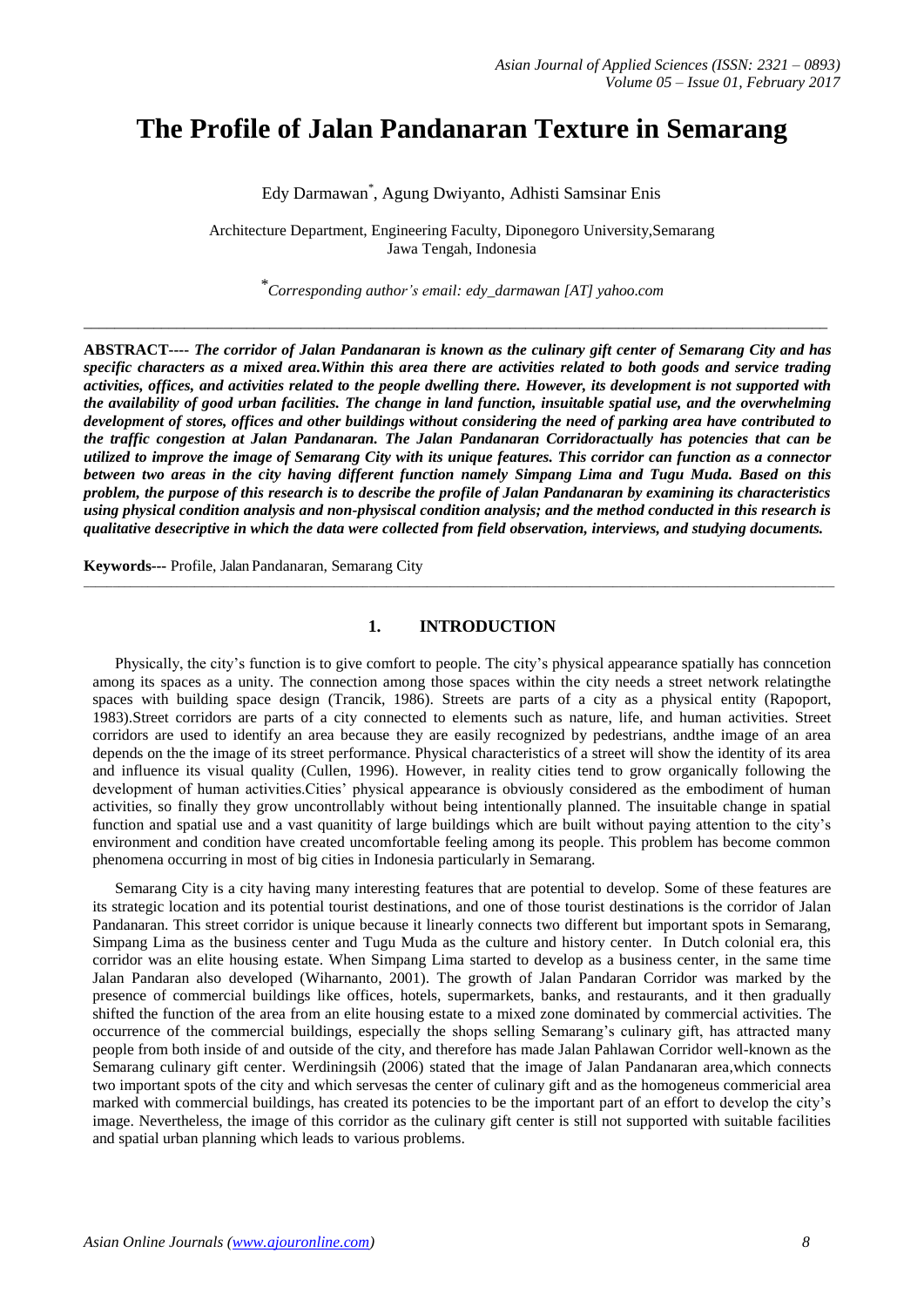The various activities happened at the Jalan Pandanaran Corridor should also be provided with various facilities. The new buildings, made with less attention to the environment and without cogitating the need of parking areas, have triggered conflicts related to the occupation of parking lot and have caused the illegal use of sidewalk as a trading place for street vendors. According to Rajabessy (2015), changes in activitiy system can lead to new movements that eventually become a burden to network and movement system. This aforementioned problem can be seen from how heavy the traffic is when many people start to crowd into Jalan Pandanaran area to buy culinary gifts. Furthermore, Fauzia (2013) explained that the vehicles movement at this corridor is considerably high particularly when there are many arrival and departure activities in commercial area which decelerate the movement. This deceleration, disorganized circulation system, and unavailability of parking areas cause traffic congestion at the corridor and at particular hours. Obviously, such condition disturbs visitors' convenience and degrades the aesthetic values of an area. Based on those facts, this research was planned for the purpose of describing the profile of Jalan Pandanaran Corridor. The description of the profile was conducted by analyzing the corridor's physical characteristics and non-physical characteristics, so it can clearly specifies its potencies and its problems which then become inputs for developing Jalan Pandanaran area.

## **2. RESEARCH METHODOLOGY**

Research methodology is basically a way to collect data based on certain objectives and puposes (Sugiyono, 2008). This research uses descriptive-qualitative method that can be used to describe and specify findings in order to gather actual and detailed information around the site, to identify problems, to make comparison or evaluation, and to determine what should others do when they face the same problems and learn from their experiences to make decision in the future (Arikunto, 2006). The purpose of this research is to profile Jalan Pandanaran by analyzing it's the characteristics of Corridor Jalan Pandanaran both physically and non-physically. The collection of data is done by direct observations on site, interviews, and studying documents. Observation, according to Moleong (2002), is a systematic activity of recording either an object or an event in order to undersatand the noticed phenomenon; which in this case are physical and non-physical developments occurring at Jalan Pandanaran Corridor. All acquired data are then analyzed based on the theories that have been arranged according literary analysis. The analysis technique used in this research is descriptive qualitative analysis that is usually in the form of a description or an explanation in which its data have been arranged, manipulated, and presented clearly (Kusmayadi dalam Putri, 2009). This analysis is conducted to explain physical conditions of research site in the point of view of morphological study (figure ground, linkage system, dan theory place) with urban planning elements approach, and to explain non-physical condition that forms the spaces in the research site.

## **3. RESULTS AND DISCUSSIONS**

## *3.1 The General Description of The Research Site*

The research site is located behind the corridor which is in the area of Kecamatan Semarang Tengah (Sub-district of Central Semarang) and BWK (Sub City Center) I Semarang according to Perda Kota Semarang (Regional Regulation of Semarang City) Number 14 Year 2011. This area has function asa public service center in which there are various activities related to offices, commerce, recreation, residence, and conservation of historical buildings.This street stretches from Simpang Lima area to Tugu Muda area, and in order to easily focus on the research, the description of Jalan Pandanaran is divided into three segements called segment 1, segment 2, and segment3 in **Figure 1** below.



**Figure 1**. The research site of Jalan Pandanaran Corridor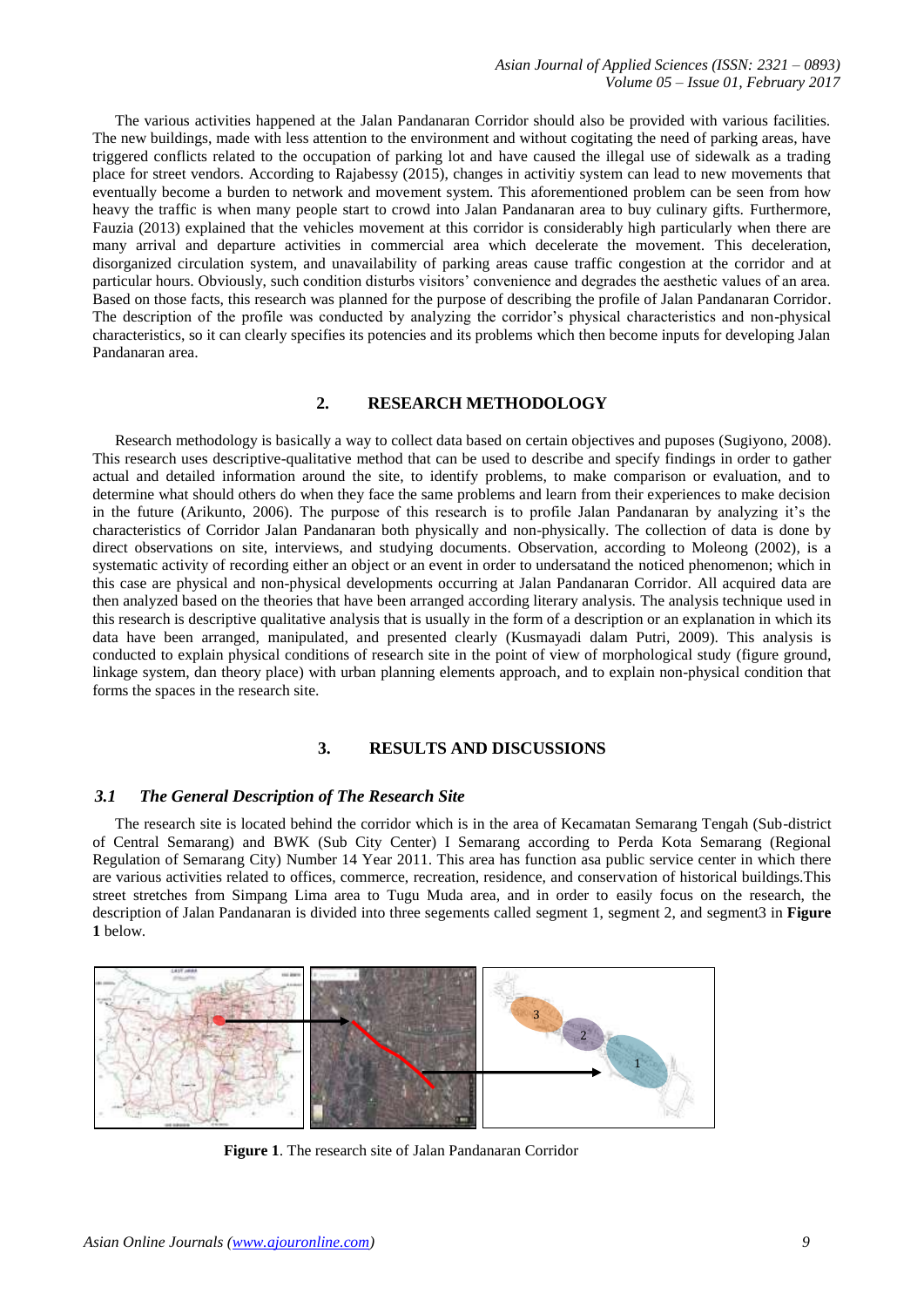*Asian Journal of Applied Sciences (ISSN: 2321 – 0893) Volume 05 – Issue 01, February 2017*

Jalan Pandanaran Corridoris a 1.3 km linear area and it is categorized into secondary artery with two lanes or ways 7 metres in width. The traffic flow at the corridor is started from the east to the west with streetblockas the street marker. Three cars can pass in one row on this street. At some streets mainly around the culinary gift shops, there are parking lots for cars with parallel system located at the right side of the street. Physically Corridor Jalan Pandanaran consists of a line of building masses and pavements located at its right and the left sides and following the street network. The pavements are  $1.5 - 2$  metres wide and  $15 - 20$  centimetres tall. Elements of the the pavements are paving moleded at a 45 degree angle. Paving is elongatedly set following the street and each side thatborders the street is marked by stones made from cement as a barrier. The corridor is also completed with drainage channels in which the channels located at the north of the street are closed with paving while the ones located at the south are left open. At both sides of the corridor are trees functioning as a shelter and as an implementation of Go Green program; even though not all these sides are planted by trees because some of them are used as parking area.



**Figure** 2. (a) Trees as a shelter; (b) The parking system at the street; (c) The condition of the pavement

# *3.2 Physical Characteristics Analysis of Corridor Jalan Pandanaran*

Phyisical elements forming Corridor Jalan Pandanaran can be investigated from urban planning elements. These elements are figureground, linkage system, and place theory*.* 

1. Analysis of Urban Planning Elements

Shirvani mentioned 8 elements forming a city. They are:

a. Land Use

Hartshorn (1992) stated that the pattern of development that usually takes place at street corridor areas is called ribbon (following street networks/corridors) in which there are various commercial activities found along the main street corridor whether they are planned or not; and these activities are usually influenced by the traffic flow in that area. A similar condition also takes place at Corridor Jalan Pandanaran where the use of spaces at this corridor consists of commercial function located along the street and residential function located at the north and the south of the street. Hotels and shops control and change the residential function at the end of east side of the street next to Simpang Lima area. On the other hand, the residential function at the end of west side toward Tugu Muda has turned to commercial function.At the last parts of Jalan Pandanaran Corridor there is a mosque located at the eastern end and a church located at western end. Collected data inform that the use of the corridor is 60% for commercial buildings, 20% for mixed function, 15% for housing, and 5% for offices. These data show that most of activities occurring at this area are the commercial ones both goods and service.



**Figure 3:** Land Use on the Corridor Jalan Pandanaran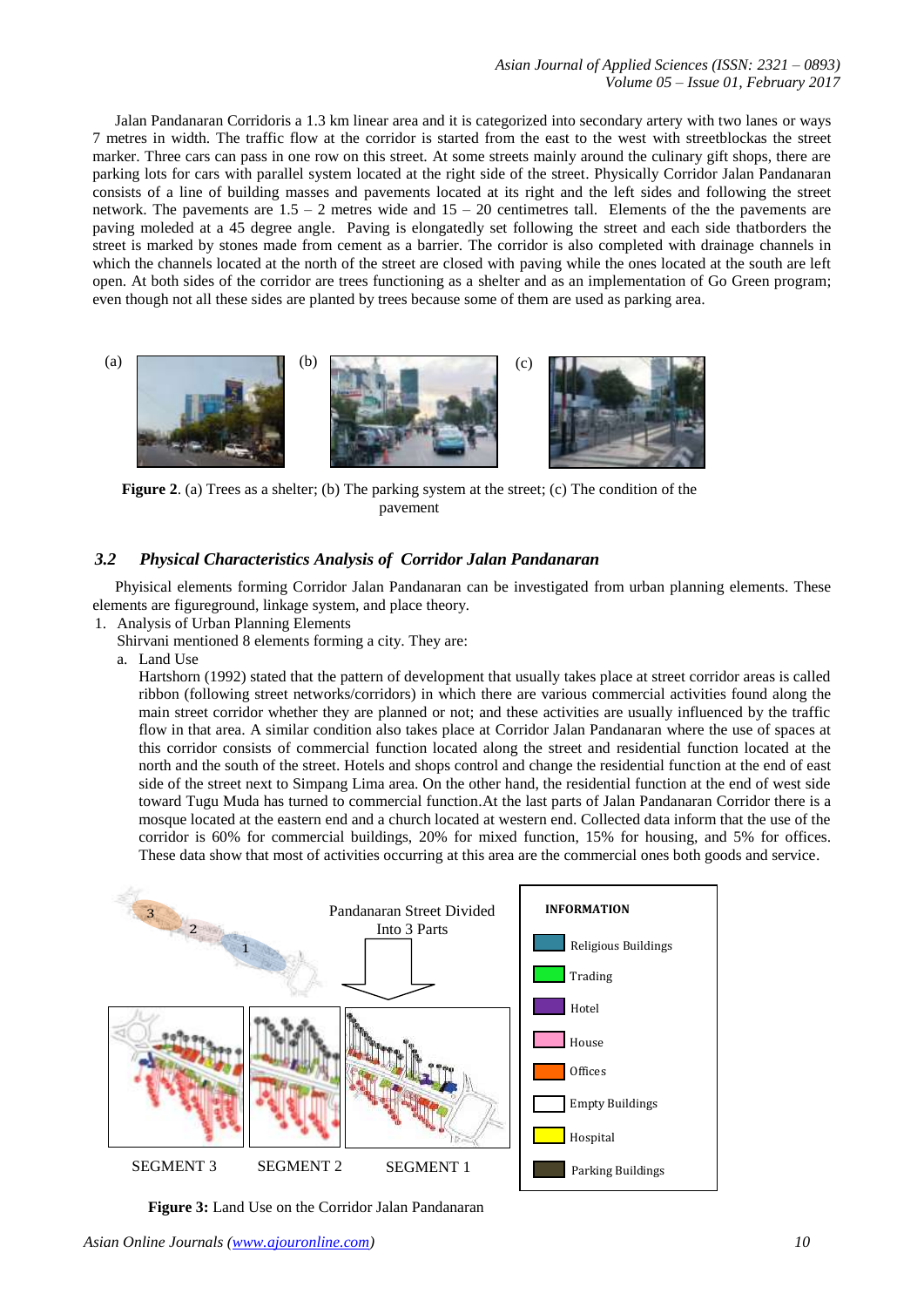## b. Buildings' Form and Mass

Buildings' shape and mass discuss about how the form and the mass of a building can shape a city and about how these building masses relate each other (Zahnd, 1999). As a mixed area, the buildings at Corridor of Jalan Pandanaran has varied forms, masses, and heights. On average, supermarkets are 1-3 storeys high, office areas are 1-4 storeys high while hotel and other commercial buildings can be 12 storeys high. The appearance of building mass can form, direct, orient, and support the linkage. So, it can strengthen the impression of the corridor (Shirvani, 1985). It can be seen on The Corridor of Jalan Pandanaran in which the arrangement and the structure of buildings give a strong impression to the corridor. Besides, the height of buildings in this corridor has been limited in order to make them visually interesting. This visual connection is emphasized on the forming of positive skyline, so it will create an integrated environment between the old buildings and the new ones hence the maintenance of the city's characters. Skyline on an area is not only the order of various buildings at the city, but it is also the various meanings for the area. On the corridor of Jalan Pandanaran, the skyline is divided into three segments

Segment I of The Corridor of Jalan Pandanaran

From the image of buildings skyline on segment I, we can see that the peak is on the street end which is close to Simpang Lima. Buildings with more than 3 storeys high, Santika Hotel and Indosat Service Center on the northeast side, seem to face toward certain directions. Both buildings are 12 storeys high, so they look prominent among the surrounding buildings. In the middle of segment I, the buildings skyline looks lower. On the northeast, the buildings skyline looks flat because the buildings dimension and height range between 1 to 2 storeys high. Meanwhile, on the southwest, it looks high in the middle because of the existence of @Hom Hotel, and it looks low or tends to look flat at the street end because the buildings have 1 to 4 storeys high. The buidings skyline looks more prominent at the street end close to area of Simpang Lima because of the existence of economical traction in goods and service trading activities. Generally segment I of The Corridor of Jalan Pandanaran, dominated by banking and shopping precincts with 0 (zero) GSB, gives intimate and spacious impression due to the space on the left and the right side between buildings. Nevertheless, it still has roomy impression because there are many buildings with 3 storeys or more.

Segment II of The Corridor of Jalan Pandanaran

The point of application view on Segment II of The Corridor of Jalan Pandanaranis directed to Hotel Pandanaran building because it looks dominant and distinct from the other buildings. If it is seen from the street end which is close to Simpang Lima, its existence on the northeast and with 12-storeys high can be the focal point. On southwest, the buildings skyline looks flat at the street end because their height ranges between 1 to 2 storeys. The relatively equal height of the buildings at the street end of the southwest side does not make dynamic skyline to the area. On the southwest street end, the *skyline* image looks quite high because there are offices and commerical buildings with 3 to 4 storeys.

Segment III of The Corridor of Jalan Pandanaran

On the northeast side of segment III, the buildings skyline image looks high at the street end because of the existence of 16-storey Suara Merdeka building which looks very more prominent than other buildings. Meanwhile, from the middle to the end, the buildings skyline image looks flat because most of the buidings have 3 to 4 storeys functioning as an office. The existing buildings looks intergrated with other buildings, and seems like a series of buildings. The northeast side is dominated 3- 4 storey office buildings. On southwest, the buildings are dominated by shopping precincts with varied height from 1 to 4 storeys, and it makes the buildings skyline image more varied. On this side, there are many advertisement boards aligning along the road. It becomes the guidance that this area is a special area, a center of Semarang's culinary gift foods. Generally, their existence with their advertisement boards may attract the visitors' attention, but because there is no clear legal arrangement on how the boards are placed, their existence discomfort and even disturb the visitors. Therefore, we should pay attention to the arrangement of the advertisement boards as a part of signage which in accordance with Rubenstein's statement (1992) has function as an identity, traffic signs, commercial identity, and information signs in order to make them functions optimally.

The Corridor of Jalan Pandanaran as a mixed area has an alternately contrasting and monotonous impression. On the right and left side are trees as a shelter which can be a directing element. The varied form and height of the buildings on the corridor give varied quality image of the buildings shown by the skyline image of each segment below.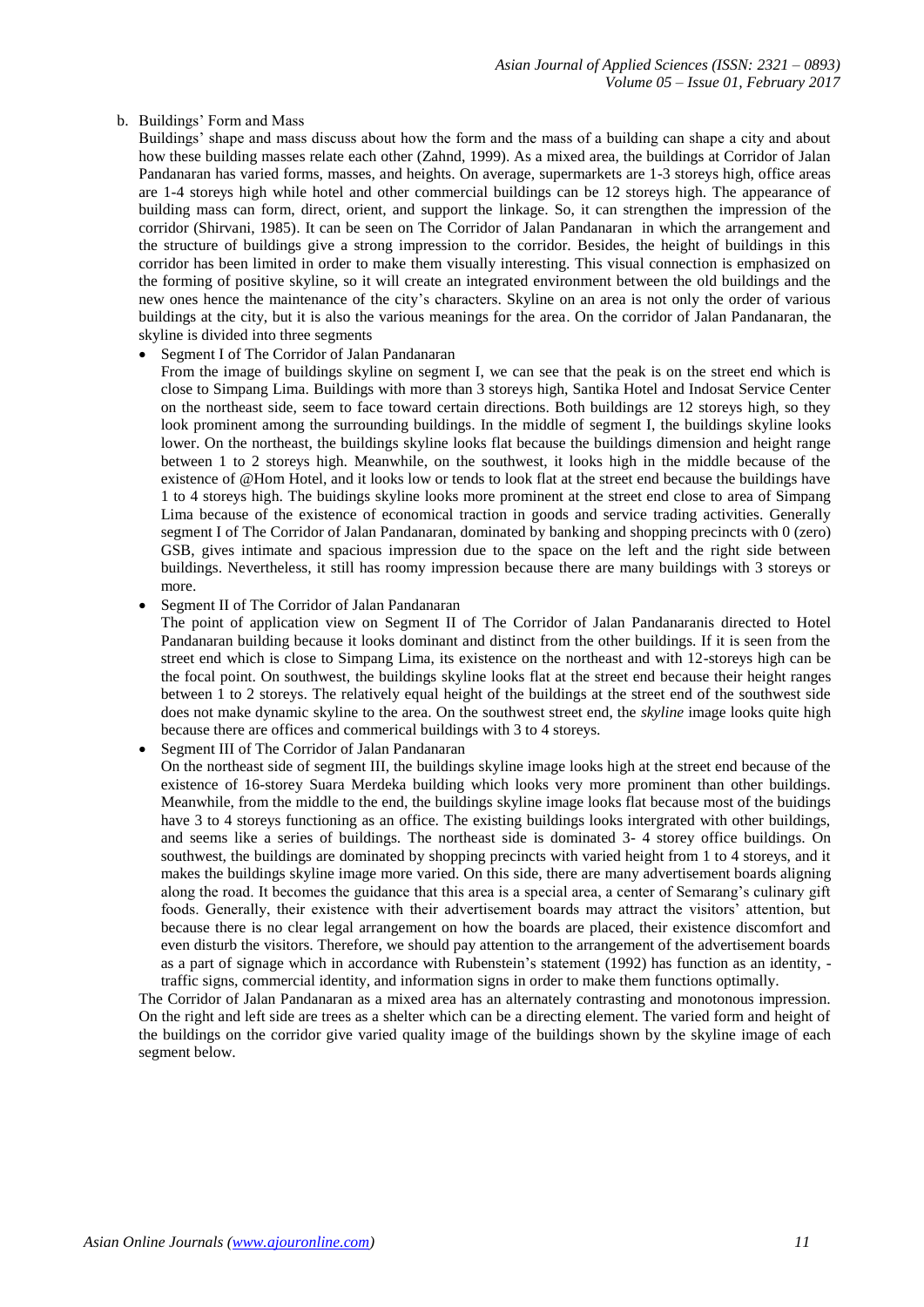*Asian Journal of Applied Sciences (ISSN: 2321 – 0893) Volume 05 – Issue 01, February 2017*



**Figure 4:** Skyline images of each segment on Jalan Pandanaran Corridor

c. Circulation and Parking

Circulation of the city is one of the most appropriate tools to structure the city, because it can form, direct, and control the activities path of a city (Shirvani, 1985). Circulation is always related to parking, because parking space gives direct impact to the environment. The circulation of Jalan Pandanaran Corridor which has 2 lanes is basically smooth. However, in the beginning of segment III, retardations of movement are often occurred. It is because of unsufficient parking areas at the culinary gift shopping center that causes many visitors park their vehicles on the road. Condition of circulation and parking of Jalan Pandanaran can be seen on figure 5 below.

d. Open Space

Open space is a vital element of a city because its existence can form the character of the city (Darmawan, 2003). Open space has many forms giving aesthetics, social, or ecological functions. The form of open space on the corridor of Jalan Pandanaran is seen by the existence of Taman Pandanaran. This park is built to fulfill the need of green open space in Semarang which functions as water catchment point of the area. Besides, it provides place for people to do activities, especially the recreative ones. But it is not optimally functioned yet, because of the less of trees that eventually makes the tempreature hot at daylight.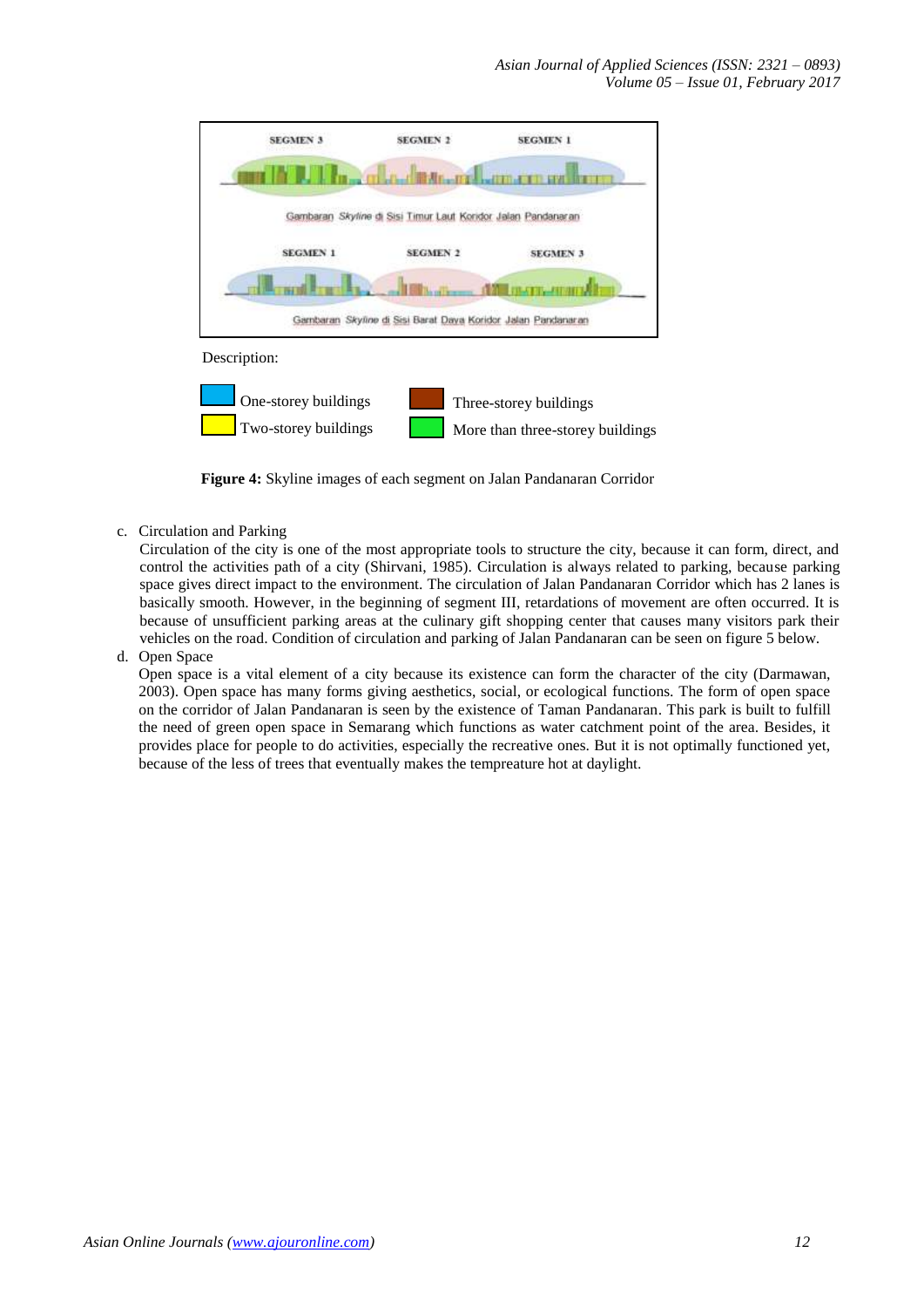

**Figure 5:** Circulation and Parking of Jalan Pandanaran

e. Pedestrian Ways

Pedestrian ways function as a unifying element of heterogen buildings and as a public space to do activities and social-cutural integration (Rapoport dalam Hamidah, 2012). But, the condition of pedestrian ways on the Corridor of Jalan Pandanaran, which is sub-system of linkage system, has not yet been optimally used by pedestrians. This situation is caused by its damaged and unflat condition, and the existence of street vendors using half or its entire dimension. Whereas, Utermann (1984) said that providing fun, save, and comfortable pedestrian ways will attract people based on its purpose because they think that it was an easy, fast, and cheap. It is also supported by Spreiregen (1965) who said that walking is the best transportations system although it has constraint regarding with the speed (3-4 km/hour) and the range (depends on the physical condition).



**Figure 6:** Pedestrian Ways on the Corridor Jalan Pandanaran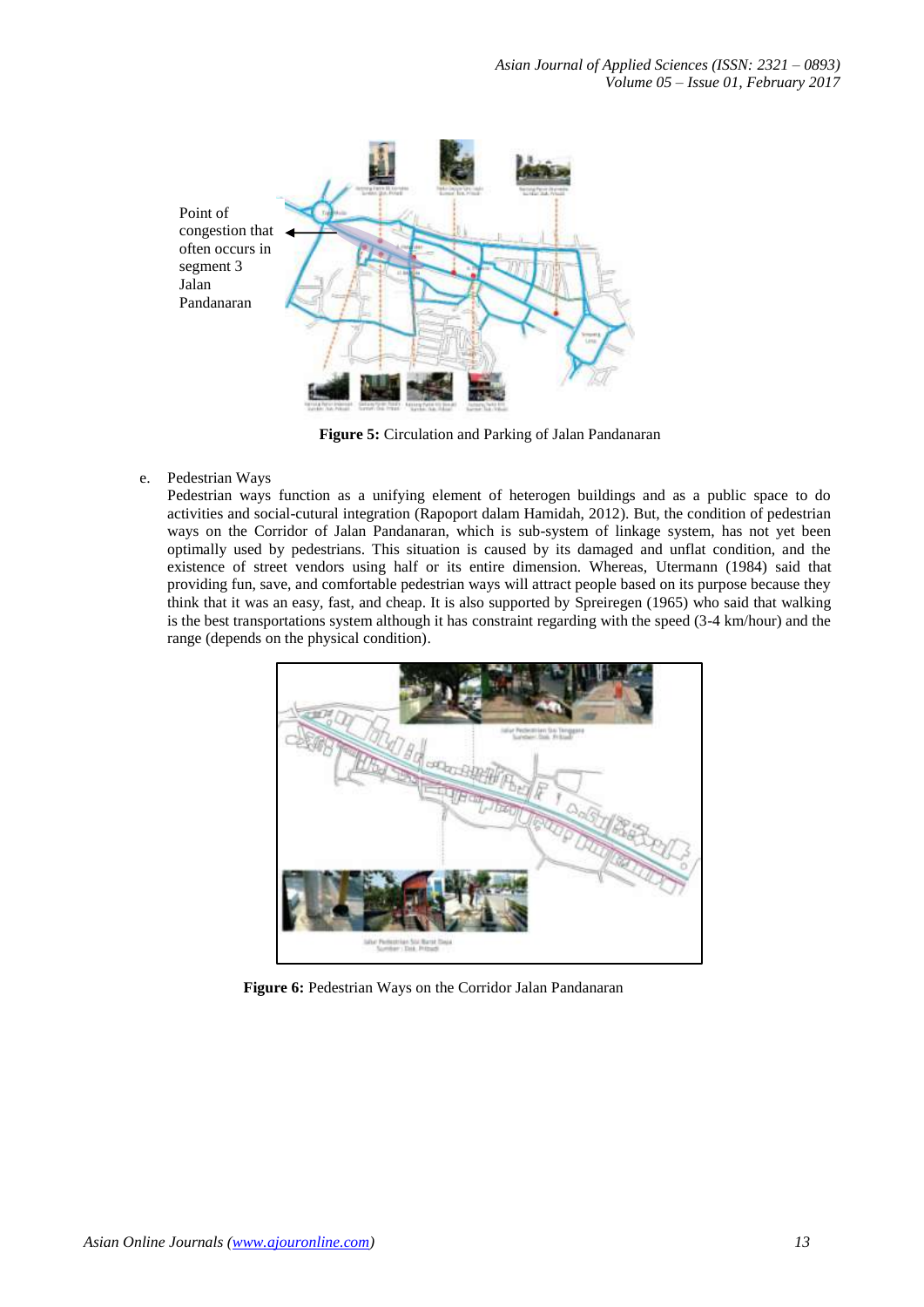f. Signages

Signages functions as the direction of a city. Signages must be well-designed to characterize the buildings, resurrect the city, and inform us visually (Shirvani, 1985). Basically, the current signage on the Corridor of Jalan Pandanaran has already been complete, but the signage size – advertisement boards – in front of the shops is quite big. It disturbs the riders and makes the visualization of the Corridor of Jalan Pandanaran becomes unpleasent. The advertisement boards' placement needs to set and arrange in order to increase the attractiveness of the Corridor of Jalan Pandanaran.

g. Supporting Activities

Supporting activities consist of all usages and activities supporting the city's public space because they complement each other. On urban planning, supporting activities are elements which support two or more centers of public activities located in downtown and have a quite huge service concentration (Shirvani, 1985). Supporting activities are not only providing plaza and pedestrian ways but also considering the elements of special usage and urban function. The Corridor of Jalan Pandanaran has activities related to trading, offices, and tourism as the supporting activities, and the arrangement has not been well yet. Many street vendors use pedestrian ways to sell their products. The supporting facilities, such as dust bins, have not yet been well-functioned causing the trashes scatter all over the street and smell bad.

h. Preservation

Preservation in urban planning is a protection to the settlement, the current city space, and its specific characteristics (Shirvani, 1985). On the Corridor of Jalan Pandanaran is a preserved buildinga and Sputnik Pharmacy located in segment 2. This building is well-managed eventhough its function has already been changed to culinary gift shop. Its façade is very narrow, so it is not too easy to see.

2. Figure Ground Analysis

Figure ground is a device identifying the texture and the path of urban spatial by observing solid and void elements (Shirvani, 1985). On the Corridor of Jalan Pandanaran, the spatial structure is seen by the void element which is the street and the solid element which is the buildings' mass at the right and left side of the street. Buildings' mass on the Corridor of Jalan Pandanaran is a single block located as a street line, and its circulation is a linear closed system. Its texture is homogeneous. It only has one arrangement pattern which is linear buildings' mass (aligning on the right and left side of the street). On segment I, it is seen that the figure ground is homogeneous. It also forms the corridor's pattern and affirms the existence of node Simpang Lima as CBD. The solid element of segment I of Jalan Pandanaran Corridor is shown by buildings which functions for banking, shopping, and worshiping – mosque. The void element is shown by the existence of open space, but its existence is not too strong. On this place is a city park which not only functions as a green space but also as a place for people's activities. In addition, its existence also functioned as water catchment point which is able to reduce the possibility of flood. The open space is both active and passive. Segment II of Jalan Pandanaran Corridor is still influenced by Simpang Lima – as CBD, so the figure ground on segment II is homogeneous forming the similar corridor pattern as on segment I. Although influenced by Simpang Lima, soid elemen tof segment II is more dominated by commercial and shopping buildings*.*Meanwhile, the figure ground of segment III tends to be heterogeneous due to the existence of the Node Historic Lawang Sewu, Cathedral Complex, Mandala Bhakti Museum, and the Official Residence of Central Java Governor. The void element on segment II and III is not too prominent because of varied height of buildings, uneven shape of buildings, and relatively widen buildings' dimension. The figure ground of Jalan Pandanaran Corridor can be seen in the figures below.

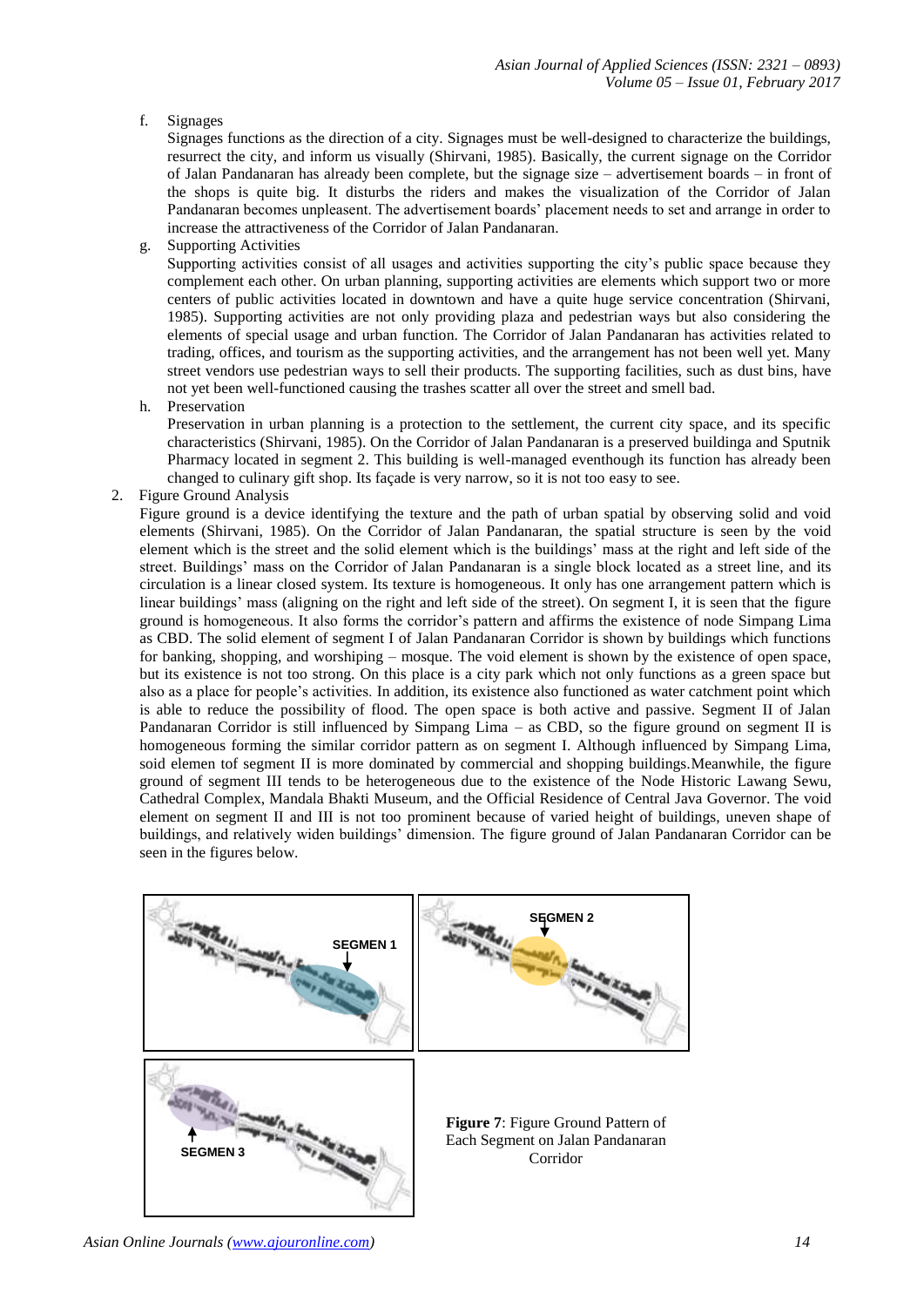3. Linkage System

Linkage system discusses the connection between one place and others as the corridor's booster emphasizing and describing the connection and movement of internal corridor's room (Trancik, 1986). The Corridor of Jalan Pandanaran connecting Simpang Lima as the center of business and Tugu Muda as cultural and historical center will create a strong character if seen by lingkage theory since both places are the important parts and center of activities of Semarang. The diversity of buildings' height presents a different spacial impression. Overall, it feels cozy, intimate, and not creepy.The strongest visual linkage on the Corridor of Jalan Pandanaran is on segment 3. There are many shops selling Semarang's culinary gifts. The character of Jalan Pandanaran as the center of culinary gifts is formed by the integration of the activities of people surrounding. While the linkage structural element of Trancik (1986) consisting additional elements, connection, and reduplication, is not seen on the Corridor of Jalan Pandanaran since it is just a connector – which has a neutral pattern – between Tugu Muda and Simpang Lima. The changes of land usage from housing into commerial activities only influence the vertically added buildings which eventually affect the varied height and the buildings' mass pattern. In node Simpang Lima is Baiturrahman Mosque which has been the coordinator of the area. Its roof is then being adopted by Santika Hotel. If seen by collective linkage, the pattern of Jalan Pandanaran Corridor is lengthwise linear close to megaform elements. Group of buildings has similar character, but the buldings' mass pattern form dynamic and rhythmic composition.

4. Place Theory

Place Theory is related to the understanding and definition of human's cultures and characteristics to the physical space (Shirvani, 1985). The theory said that a different sensation will appear when entering or exiting the Corridor of Jalan Pandanaran. When entering the Corridor, we will find a street corridor restricted by buildings on the left and right side. Otherwise, when exiting the corridor, we will see open space which gives a different shade. It becomes signage that we come into a different space. The corridor has varied building patterns in which some of them still maintain Dutch architecture, and some of them use modern architecture. The pattern of many buildings close to Tugu Muda still maintains the ancient architecture from Dutch while the ones close to Simpang Lima are huge and high with modern architecture. The different pattern gives a strong sensation which signs that someone is in the area of Jalan Pandanaran. It may strengthen the impression of the Corridor of Jalan Pandanaran.

#### *3.3 Non-Physical Characteristics Analysis of Jalan Pandanaran Corridor*

Jalan Pandanaran Corridor is located at Central Semarang Sub-district, and it is developed as a tourist destination and an office complex. Jalan Pandanaran provides various activities related to shopping, culinary tourism, offices, schools, health centers, worship, hospitality, historical tourism. Shopping activities at this corridor are supported by shops selling Semarang culinary gifts, electronic shops, self-service shops selling daily goods, and other kinds of shops. Besides, there are also commericial activities done by street vendors who use pedestrian lines to sell their products.These activities have made Jalan Pandanaran Corridor alive, dense, and crowded from morning until night. Beside commercial activities, there are also architectural tourism activities at an old colonial building which is located at Lawang Sewu area, and CFD (car free day) event which frequently takes place at Jalan Pandanaran Corridor on weekends strating from morning until 09.30 a.m. This event starts at Merbabu bookstore and ends at Simpang Lima. People who attend this event are not only from Semarang City, but they are also from other cities like Ungaran, Salatiga, Demak, and Kendal. These people come to do sport, go biking, go strolling, or only go shopping for various products sold at there.

From the the vehicles movement activities, it is known that Jalan Pandanaran Corridor is very accessible because it is the main street connecting two landmarks of Semarang City. This corridor, which is grouped as secondary arteries, suffers heavy traffic due to a lot of public transportations and private transportations passing this street. The exsistence of commercial activities and office's administrative activities marked with a large number of vehicles also contributes to the density which eventually creates traffic congestions at particular hours. The cause of this problem is lack of parking areas that triggers the use of streets as parking lots. In addition, the unavailability of bus stops also encourages public transportations to pick or drop passangers carelessly which in the end disturbs traffic circulations at the corridor. As an alternative solution, parking parks can be built in order to reduce the congestion caused by parking lots that are accidentally created on street.

## **4. CONCLUSION**

From the explanation above, it can be described that physically Jalan Pandanaran Corridor, functioning as a mixed zone, gives alternately contrasting and monotonous impression. At both sides of the street, there are trees serving as a barrier and a shelter that can also function as a directing element. The diversity of shapes and the height of the buildings at this corridor describe a varied quality of the buildings. The arrangement of buildings' mass is categorized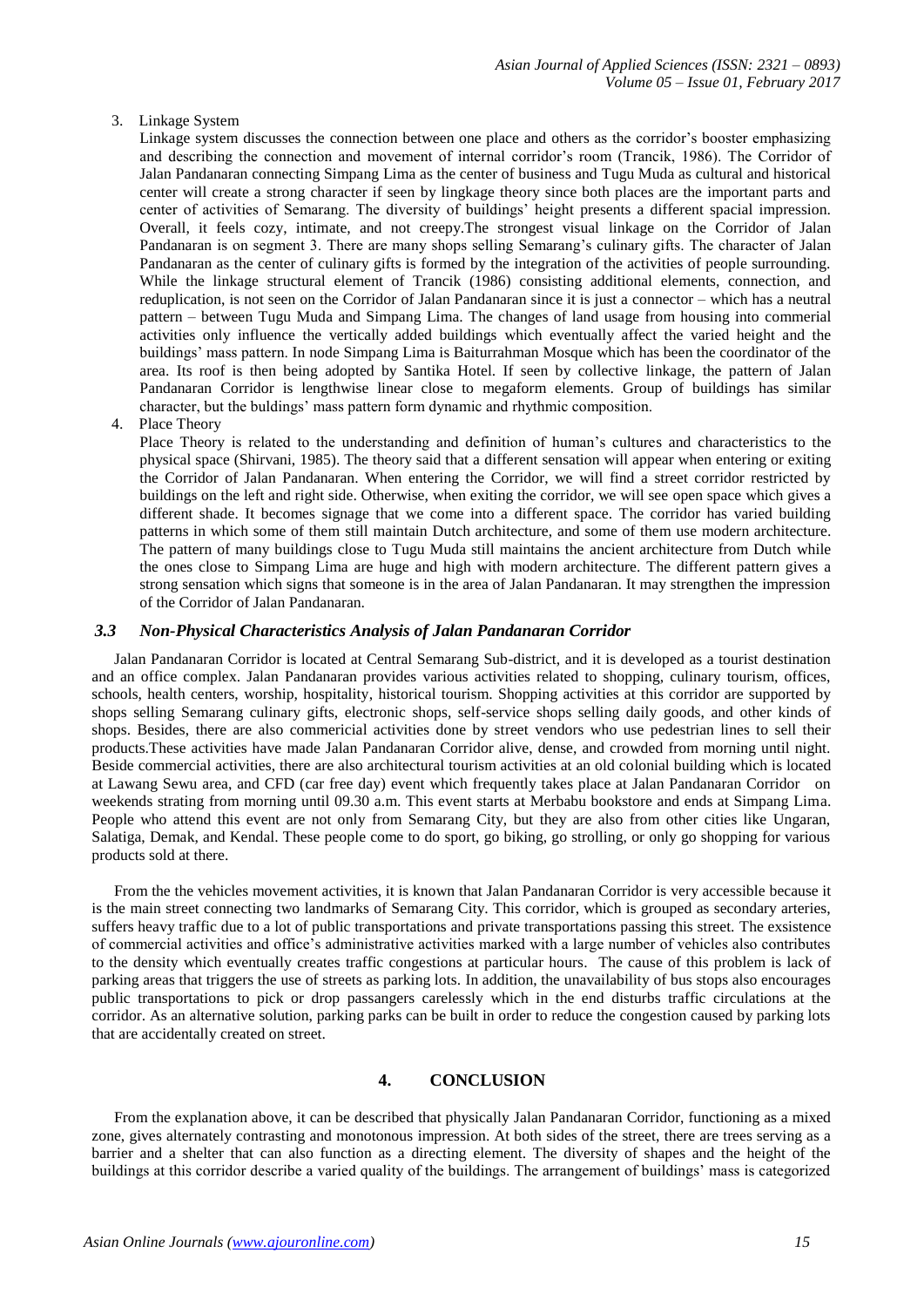as single block serving as the street line, and its circulation system is a linear closed system. The texture pattern of the buildings is homogeneous because there is ony one pattern; which is a building mass formation that forms linear pattern (lining at the right side and the left side of the street). The building structure and arrangement clearly give strong impression on the corridor, and it also looks visually attractive. This visual interconnection focuses on creating positive city skyline, so it eventually creates an environment where there is a harmonization between old buildings and new buildings. The form and mass of the buildings at the corridor, which are mostly used for commercial activities, also influence signage system; that can eventually create an image of Jalan Pandanaran Corridor as the center of culinary gifts in Semarang City. Viewed from physical components, it can be seen that most of the activities are commercial activities in both goods and services trading. Nonetheless, the existence of street vendors using pedestrian lines feels disturbing hence the need of rearrangement in order to make it look better and to increase aesthetic values of the area. The damaged pedestrian areas need to repair and modify them for diffables, and other facilities also need improvement especially trash cans considering abundant of trash scattered at there. The highly frequent vehicles movements and the possibility of traffic congestion can be reduced by providing parking parks that are able contain parking needs at Jalan Pandanaran Corridor.

# **5. ACKNOWLEDGEMENT**

The authors say thanks to all those who have helped in collecting data used in this article as a part of the objective of our research to get an overview of texture buildings in Pandanaran Street Corridor. Thanks also authors say to Engineering Faculty, Diponegoro University who has been assisting in research funding so that this research can be accomplished.

## **6. REFERENCES**

- [1] Arikunto. "Procedure Research: A Practical Approach". Jakarta: PT Rineka. 2006
- [2] Cullen, Gordon. "The Concise Townscape". Oxford: Butterworth-Heinemann. 1996.
- [3] Darmawan, Edy. "Public Space in Architecture City". Semarang: Publisher Diponegoro University. 2003.
- [4] Fauzia, Shifa and Anita Ratnasari Rakhmatullah. "Influence Activity Againts Zone Traffic Circulation Region Jalan Pandanaran". Jurnal Teknik PWK, Volume 2, No. 3, 2013.
- [5] Hamidah, Noor. "Study of Circulation Pattern for Informal Sector in Public Open Space Along Yos Sudarso Street, Palangkaraya City". Jurnal Tata Loka, Volume 14 No. 4, November 2012, page 304- 323. 2012. Planologi UNDIP Publisher.
- [6] Hartshorn, Truman A. "Interpreting The City: an Urban Geography". New York: John Willey and Sons Inc. 1992.
- [7] Putri, Charoline Ferra Mustika. "Study Characteristics Letjend Sukowati Street Corridor for Supporting Activities Trade Center Salatiga". City and Regional Planning Department, Engineering Faculty, Diponegoro University. [www.eprints.undip.ac.id.](http://www.eprints.undip.ac.id/) 2009.
- [8] Moleong, Lexy. "Qualitative Research Methodology". Bandung: PT Remaja Rosdakarya. 2002.
- [9] Perda Kota Semarang (Regional Regulation of Semarang City) Number 14 Year 2011.
- [10] Rajabessy, Fitriani S, Rieneke L. E. Sela, Faizah Mastutie. "Analysis Development of Commercial Activity Galala in Jalan Lintas Halmahera". Program Studies Urban and Regional Planning. Sam Ratulangi University. Manado. [www.ejournal.unsrat.ac.id.](http://www.ejournal.unsrat.ac.id/) 2015.
- [11] Rapoport, Amos. "The Meaning of The Built Environment". Beverly Hills: Sage Publication. 1983.
- [12] Rubenstein, Harvey M. "Pedestrian Malls, Streetscapes, and Urban Spaces". USA: John Wiiley and Sons. 1992.
- [13] Shirvani, Hamid. "The Urban Design Process". New York: Van Nostrand Reinhold Company. 1985.
- [14] Spreiregen, Paul D. "Urban Design: The Architecture of Towns and Cities". Mc Graw-Hill. 1965.
- [15] Sugiyono. "Quantitative Research Methods, Qualitative and R & D". Bandung: CV Alfabeta. 2008.